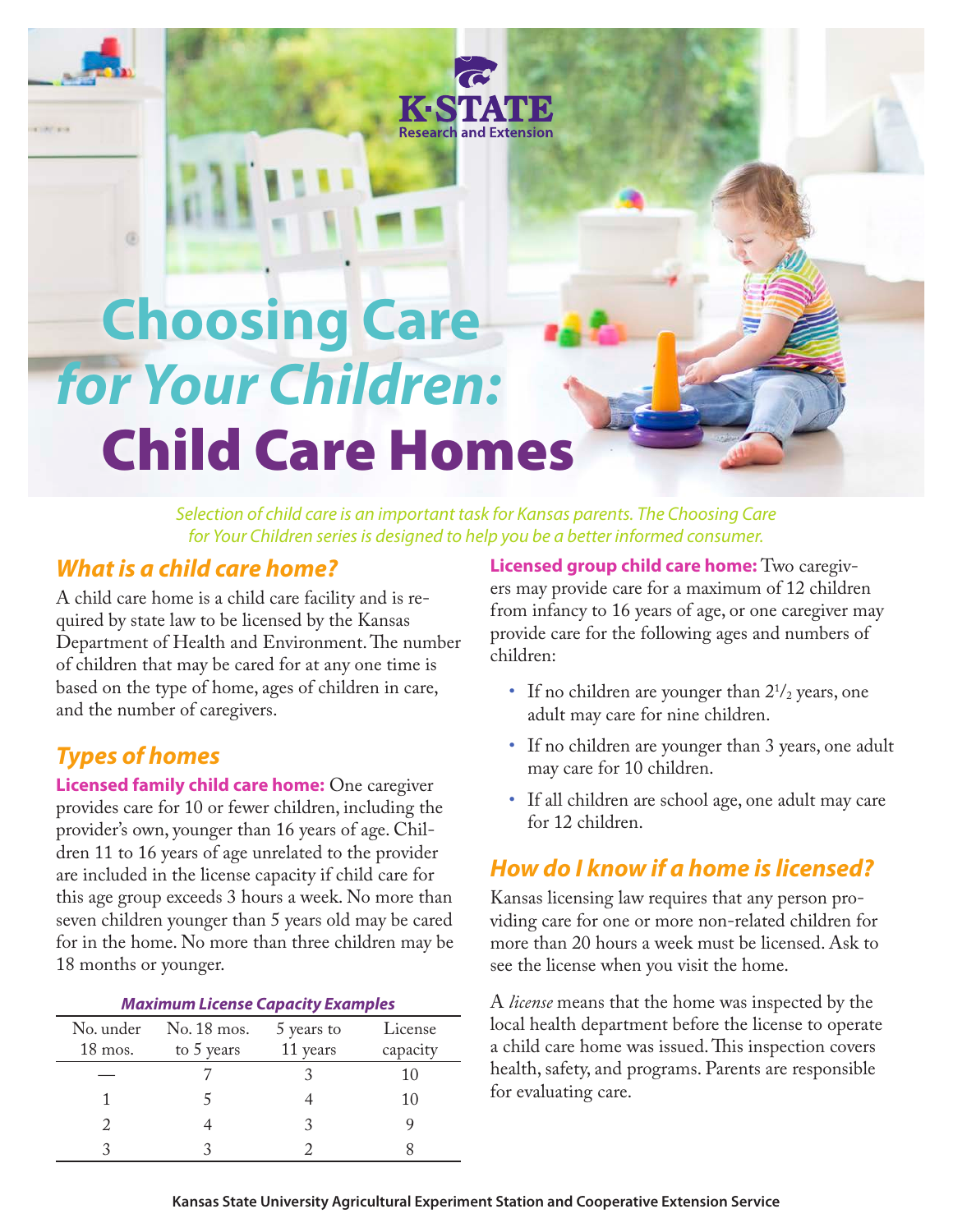While a license does not guarantee quality care, it may be a good indicator of the provider's concern for the health and safety of children.

## *Finding and choosing the right home*

Most families find a child care home by word of mouth: friends, co-workers, neighbors. Many child care homes advertise on community bulletin boards and in newspapers.

The following suggestions may be helpful:

- • Obtain names of licensed providers from local health, KDHE, or extension offices;
- Obtain names from community or employer child care resource and referral services;
- • Advertise, describing the type of services needed.
- Most importantly, visit several homes.

This is the surest way to choose good child care. Don't be embarrassed about asking to see "someone else's house." Look at all the rooms and spaces the children use — kitchen, bathroom, bedrooms, and inside and outside play areas. Use all senses, including nose, eyes, ears, and touch when evaluating the areas. Visit at least once when children are in care.

#### **Things to look for when you visit:**

- Do the children seem happy?
- Does the caregiver seem to enjoy this type of work? Does the caregiver smile and appear gentle while talking and working with the children?
- Does the caregiver's family seem supportive?
- Has the provider received specialized training?
- • Are the menus, emergency procedures, and planned activities posted?
- Do the children receive the kind of individual attention you would like for your child?
- Are the children supervised at all times, both indoors and outdoors?
- • What ideas does the provider have about teaching/learning in children, family engagement, and holidays?

## *Guidelines for choosing child care*

What kinds of activities are provided?

- • Look around. Do you see paper, crayons, paste, paint, books, play dough?
- Are there blocks, cars, nested cups, pop-beads, puzzles, dolls, dress-ups, pots and pans?
- How much of the day is the TV on? Research indicates children's TV exposure should be limited. Is there a lesson plan posted for everyone to see?
- Do the children practice self-help skills?
- • Are the children given opportunities to be creative and actively involved in play?
- Do the children sing songs, read books, and engage in other language-based activities?

Are the activities and play spaces appropriate for the ages of children in care?

- • Look around for a rocking chair. Infants and toddlers often need a little rocking chair time.
- Are infants and toddlers free to crawl and explore?
- School-age children need space for active play after school, separate from younger children.
- Is there 25 square feet of indoor space for each child?
- • Are planned activities and toys appropriate for the ages and number of children in care?

Do the children play outside every day, weather permitting? Is the yard a safe place?

- • Look for sand; something to climb on, crawl through, or step over; wheel and push-pull toys; boxes, and balls.
- • Is the area fenced; free from trash, glass, and other dangerous objects?
- Is equipment in good repair?
- • Does the provider stay outside with the children?

Is the inside space safe for children?

Is the home clean, well-vented, and heated?

Are the indoor toys and equipment in good condition?

Are electrical outlets and heaters covered or screened?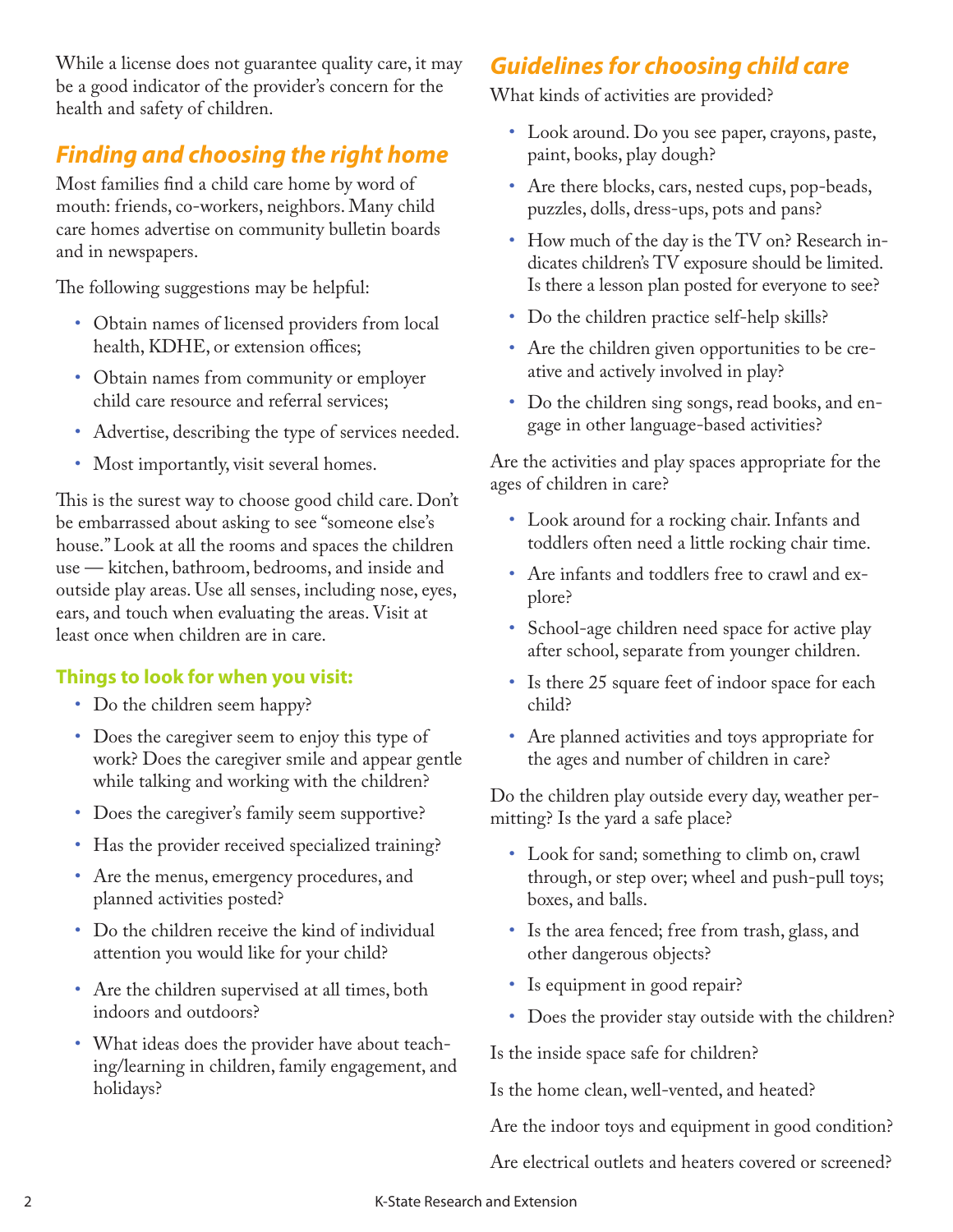Are safety gates in place if necessary?

Are working smoke detectors in every room of the home?

Are medicines, cleaning supplies, dangerous chemicals, and sharp instruments stored so children cannot get to them? Are guns in locked storage?

What nutritious meals and snacks are provided for the children's health and well-being?

Are food preparation safety procedures being followed?

Are the Child and Adult Care Food Program (CACFP) guidelines being followed for preparing and serving meals and snacks?

What plans are in place for emergencies?

- Is there a telephone in the home? Are emergency numbers posted nearby in case of illness or accident?
- Are phone numbers of parents posted?

What plans have been made and practiced with the children in case of fire or tornado?

How is the health of the children protected?

A licensed provider must have immunization information and a physical on file for each child at the time of enrollment.

Do they encourage cleanliness such as: hand washing, teeth brushing, and other health practices?

• Providers must give assurance of their own health to be licensed.

Parent permission must be obtained for emergency medical treatment and before giving any medicine.

Are first aid kits easily accessible by adults?

Will the provider work with your child if he/she has special needs or if there is a chronic concern such as allergies?

Are medicines properly labeled and out of the reach of children?

Is the child care provider first aid and CPR certified?

What about discipline?

• Talk with the provider about how children are helped to obey rules and learn self-discipline. No corporal punishment or other method of discipline may be used that is humiliating, frightening, or physically or mentally harmful to the child, even with parent permission.

#### *Business arrangements*

Once you have made a choice, work out arrangements with the provider about costs, hours, and substitute child care when the provider is ill. Check the following business details:

- Payment plan.
- Necessary permissions you must sign.
- Phone numbers where you or other family members or a friend may be reached.
- Names of people authorized to pick up your child.
- A written, signed contract or agreement is suggested for clearly defining parent/provider relations.

Share information about your child. This may include allergies, food likes and dislikes, favorite activities, fears, sleep, and toileting habits.

## *Prepare your child for this experience*

Parents and children can benefit from preparation. Talk with your child about the home and the caregiver before you take the child for a visit. The first visit should be when other children are not there. Be sure to mention familiar and enjoyable activities. Give your child time to "check it all out."

Provide a few familiar things for your child to take to this new place. Stay until your child feels comfortable. You may have to take a day off from work, but it will be worth it in the long run. Special attention during these first few weeks is extremely important.

After your child is enrolled:

- • Listen to your child and talk about the day.
- Pick your child up ON TIME.
- • Pay fees promptly, according to the plan made with the caregiver. Inform the caregiver when your child is ill or will be absent for any other reason.